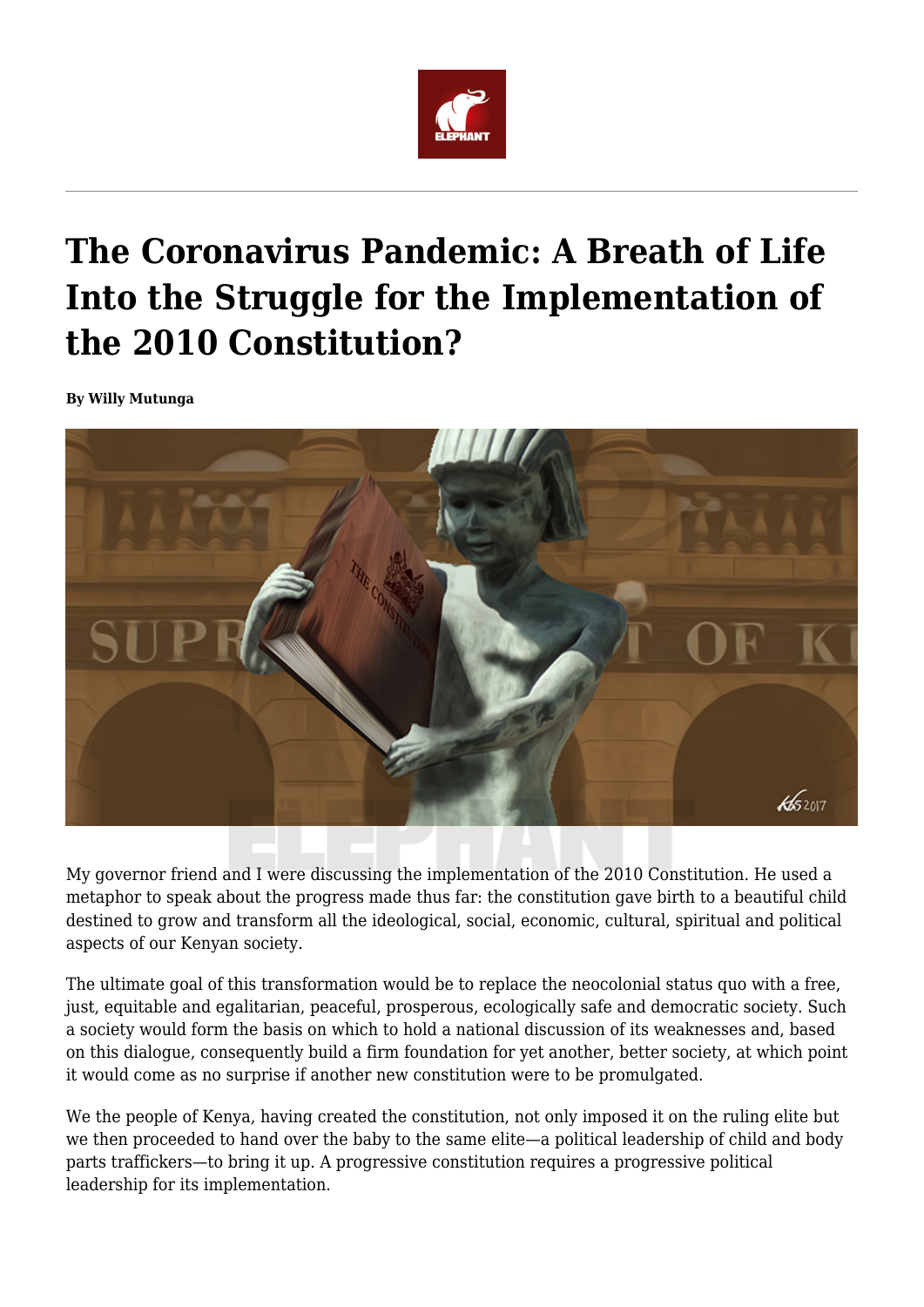The struggles of constitution-making do not end with its promulgation. Its implementation continues the struggles between the anti-constitution forces and those forces that call for its robust implementation and, as we approach the tenth anniversary of the promulgation of the 2010 Constitution on 27 August 2020, the struggle for its implementation continues unabated.

## **Genesis of the Struggle**

The independence constitution gave birth to a neocolonial system that ensured the colonial state remained intact. Indeed, under that constitution, the multi-racial and multi-ethnic ruling elite continued to protect foreign interests, including the British colonial powers that never left Kenya. Therefore, it is not surprising that the independence constitution was resisted right from the time of its promulgation.

The opposition party, the Kenya People's Union (KPU), opposed the neocolonial status quo. Both Jaramogi Oginga Odinga's book, *Not Yet Uhuru* and Bildad Kaggia's *The Roots of Freedom* chronicle this fact. Both authors were founding members of KPU. Underground political formations such as The December Twelfth Movement and Mwakenya, and their publications *Mwunguzi, Cheche, Pambana* and *Mpatanishi,* also resisted the neocolonial state and its policies.

The so-called Second Liberation movement was premised on the repeal of Section 2A of the constitution that decreed the supremacy of one-party dictatorship. The movement also sought to have a constitution that would be aligned to the promise of a multi-party democracy while civil society organisations and opposition political parties continued the struggle for a new constitution. When the Moi-KANU dictatorship was defeated in 2002, the Kibaki-KANU-NARC dictatorship could not resist the people's clamour for a new constitution and the 2010 Constitution was promulgated on 27 August 2010.

## **Gains and Challenges**

The vision of the 2010 Constitution makes clear the rejection of the neocolonial status quo and affirms the supremacy and sovereignty of the Kenyan people as those with the powers to recall their representatives in parliament. The constitution provides for gender equity and equality and reiterates that the three arms of government derive their authority from the people. It promotes a political leadership comprised of men and women of integrity and national institutions that are independent and whose authority is derived from the people of Kenya. The constitution eschews the politics of division and calls for institutionalised, de-personalised, and democratic political parties, signaling the end of 47 years of gross electoral injustices.

We have a progressive Bill of Rights running the whole gamut of political, civil, economic, social, and cultural rights: decentralisation and democratisation of the imperial presidency to devolution; holding institutions, particularly those in finance and security, accountable to the power of the constitution; equitable distribution of national resources; the protection of land, our major resource, through the reduction to 99 years of the duration of leases given to foreign interests and the creation of a new land law regime that is communitarian to co-exist with a tenure system under which land is commodified (the co-existence of the two land tenures systems is envisaged as a strategy to build a future system that is based on access and use of land to all).

The neocolonial status quo served strong, dangerous, greedy and corrupt foreign and national interests that saw the promulgation of the 2010 Constitution as an inconsequential hiatus. This position has been resisted, reflecting the continued struggles for its implementation which has seen both progress and retrogression. Firstly, the imperial presidency has not been fully democratised and decentralised. Its restructuring has been resisted. It continues to oversee opaque sovereign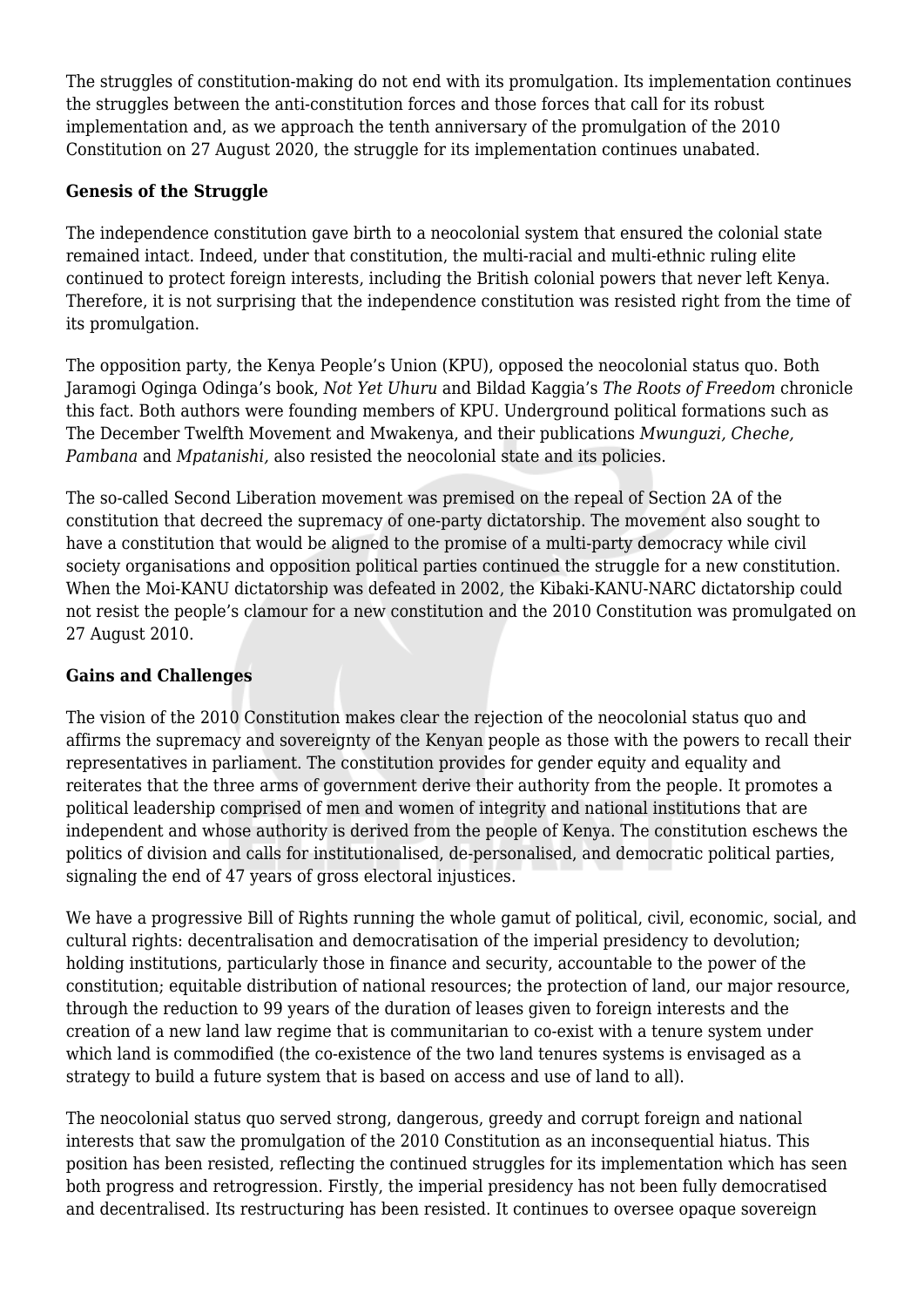debts and corruption and, against the provisions of the constitution, continues to maintain the colonial and neocolonial machinery of violence. Both the Treasury and the security apparatus are still departments of the imperial presidency contrary to the decrees of the constitution. And nor has there been consistent support for devolution from the imperial presidency and some institutions have become less independent while others have become moribund. No strong checks and balances exist.

We have witnessed the return of intra-elite struggles christened with various monikers: *Tanga Tanga, Kieleweke, Tinga Tinga, Manga Manga, BBI, Dynasties, Hustlers.* These struggles portend possible violence during the elections in 2022. They are also a reflection of a ruling elite that has maintained the politics of division (ethnic, religious, gender, generational, regional, clan, class, occupation and race) and that is extremely callous in its politics of inhumanity. It is an elite that continues to act as the loyal *comprador class* of foreign interests in the West and East. The forces massed against the implementation of the constitution are headquartered in the bosoms of the Kenyan elite.

Devolution has engendered in Kenyans the belief that resources will be shared equitably, that Kenya will become peaceful and stable, and that projects of state-building and nation-building will be strengthened. Under devolution, baby steps have been taken towards ending the marginalisation of certain counties and communities. In some counties, the sharing of state power with the grassroots through public participation has taken place and in others the leadership has resisted corruption.

Although the jurisprudence on Chapter 6 of the Constitution (Leadership and Integrity) is yet to be settled in the Supreme Court, we have witnessed progressive jurisprudence on the protection of devolution as well as on the implementation of the Bill of Rights (in particular political, civil, housing, evictions and public interest litigation) and on the overall protection of the independence of the judiciary.

We have seen attempts by the imperial presidency and parliament to thwart this positive trend by starving the judiciary of funds. Court orders have been disobeyed, weakening the constitution and the rule of law. Both the imperial presidency and the neocolonial parliament still believe that national resources belong to them and that—as those who hold the taxpayers' money in trust—they are not accountable to the people from whom both institutions derive their powers.

We have also witnessed robust protection of the constitution from civil society groups, both in the middle class and at the grassroots. We have seen the emergence of movements that are calling for alternative leaderships at the helm of the movements of transformation and political parties. We have also heard the clarion call that "*We do not want reforms from the current political leadership; We want the political power to carry out authentic reforms. We are now the authentic people's opposition".* The emancipatory spirits of *Mau Mau*, the independence movements, the movements against neocolonialism, *Saba Saba* and *Limuru* have been resurrected. In all these movements, the centrality of the Kenyan youth is visibly signaling new political demands from those who have been marginalised by the system.

## **Coronavirus: Breath of New Life into the Struggle?**

Indeed, the pandemic has provided a great opportunity to continue the struggle for the implementation of the 2010 Constitution. I believe the pandemic has brought with it the answer to the ever-present political question in Kenya: Who are the friends and who are the enemies of the Kenyan people?

The pandemic has further exposed the inhumanity of the state and the elite political leadership by